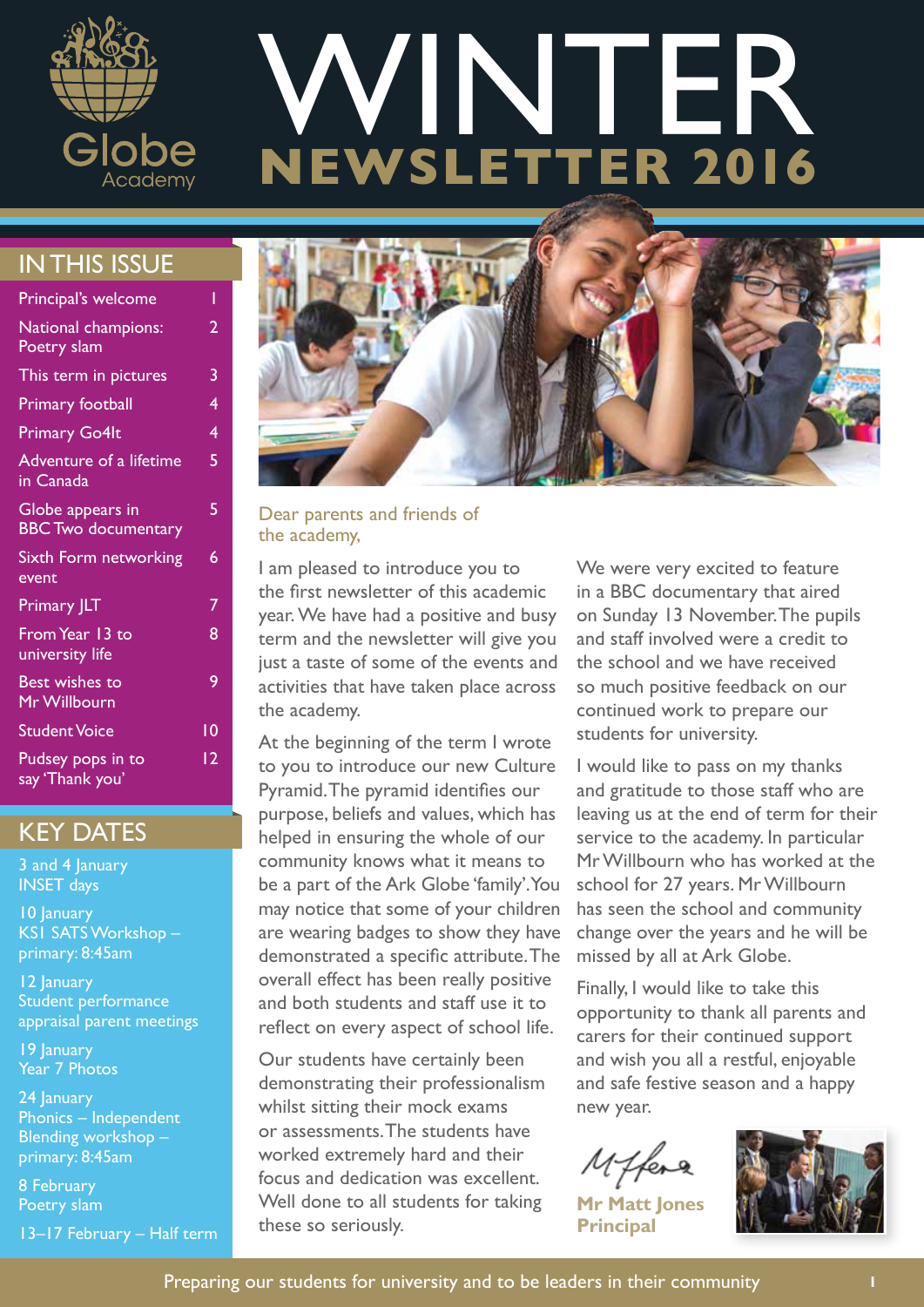# $\equiv$ NATIONAL CHAMPIONS **POETRY SLAM**



Five students from Ark Globe Academy have won a national youth poetry slam competition, beating over 700 entrants from across the UK to be crowned SLAMbassadors 2016 Winners. Congratulations to Joshua, Sharon, Zareen, Halil and Tasnima.

Their poetry focused on social justice topics including the police powers of stop and search, masculinity for young men today and Islamophobia, and the students are excited to spread their message to other young people around the country.

The winning students will take part in an intensive, two-day masterclass with the spoken word artist Joelle Taylor and their work was showcased during a live performance at The 100 Club in October, alongside Joelle and Lemn Sissay.

The biggest prize however is the continual mentoring provided to the young artists by The Poetry Society, who work hard to introduce the emerging poets to the professional arena and open up the world of performance and publishing to them.

"The opportunity to have a whole year of mentoring from Joelle Taylor and The Poetry Society is really exciting, as I can improve as a writer and maybe even make a career out of poetry," said Halil after the event. "Nobody expects young people from South East London to be poets — and now we're proving that it's possible to do it for a living."

SLAMbassadors is the national youth slam for 12–18 year olds. Since 2001 it has been unearthing new talent, igniting live events, and developing the future of UK spoken word. The slam is open every year to any young person in the country, and aims to uncover the next generation of performance poets and spoken word artists. To enter the slam, our five students filmed a series of poems that they had written for the competition, which can be viewed on the Globe Poets YouTube page.

Previous winners include Anthony Anaxagorou, Megan Beech, Kayo Chingonyi, Aisling Fahey, Tommy Sissons, Vanessa Kisuule and NAGA MC.

*"Poetry has changed the way I'm perceived at school, and my motivation to be here. I used to get in trouble all the time, but now I am respected by other students and staff because I can articulate my ideas by finding my voice through poetry."* JOSHUA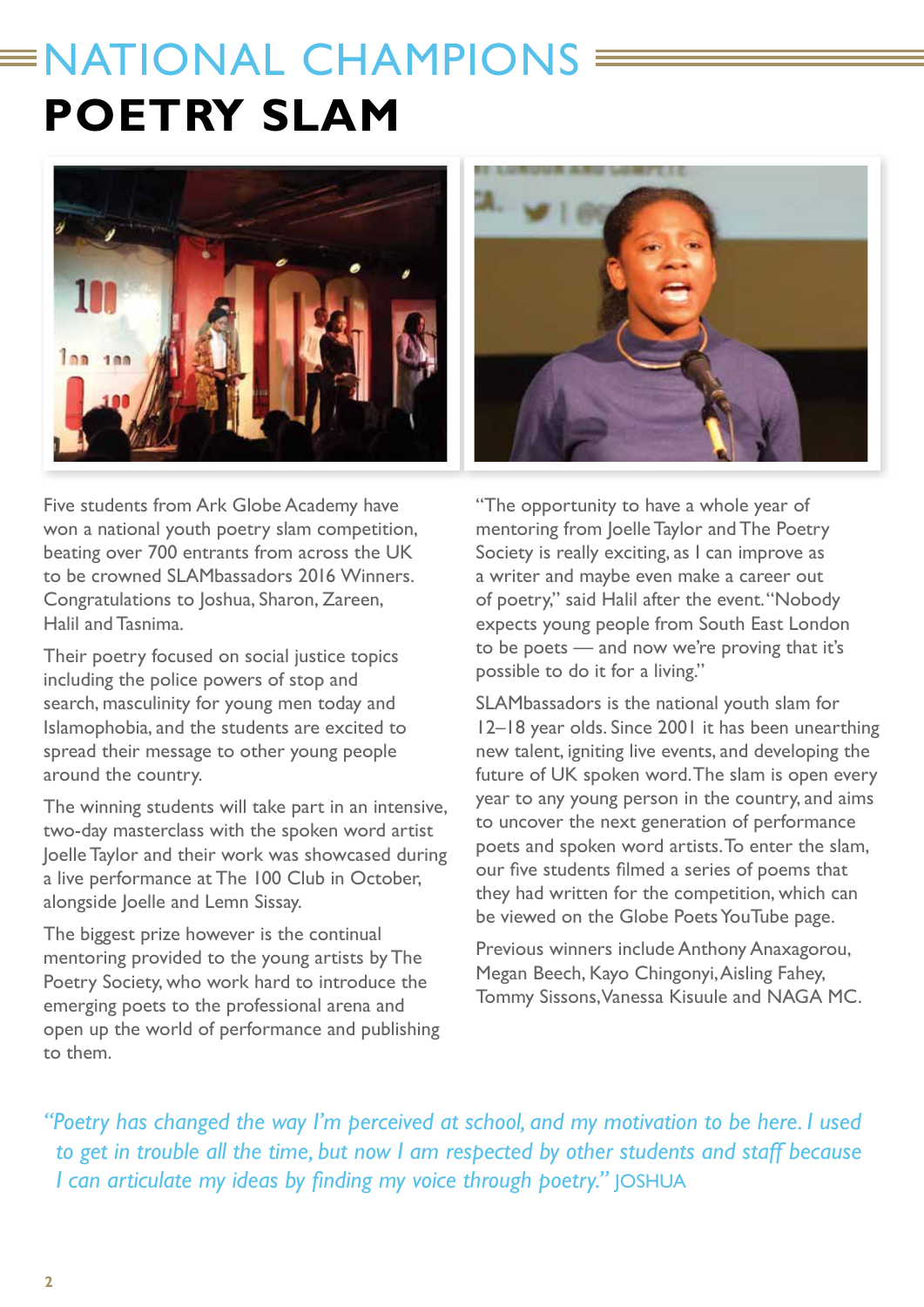# $\equiv$ THIS TERM  $\equiv$ **IN PICTURES**



**Budding entrepreneurs** in Year 9 McKinley created a new company in a 'Dragon's Den' workshop.



Students visited **King's College London.**



Our Year 11 catering class experienced a day in the life of a top chef when they visited **M by Montcalm** in Shoreditch.



**The sky's the limit** as our Year 8 girls enjoye<sup>d</sup> different balances in their gymnastics lesson.



Our Year 8 boys had a great time competing at the first **Southwark schools sports hall athletics competition.**



Anthony was nominated for **our Hall of Achievement.** Ms McMonagle described him as "enthusiastic and eager to learn more about the world".





We have a new **mural and artificial lawn.** Thank you to Wasserman Foundation for their hard work painting and preparing the ground.



Students took part in a brilliant workshop at the **Science Gallery.**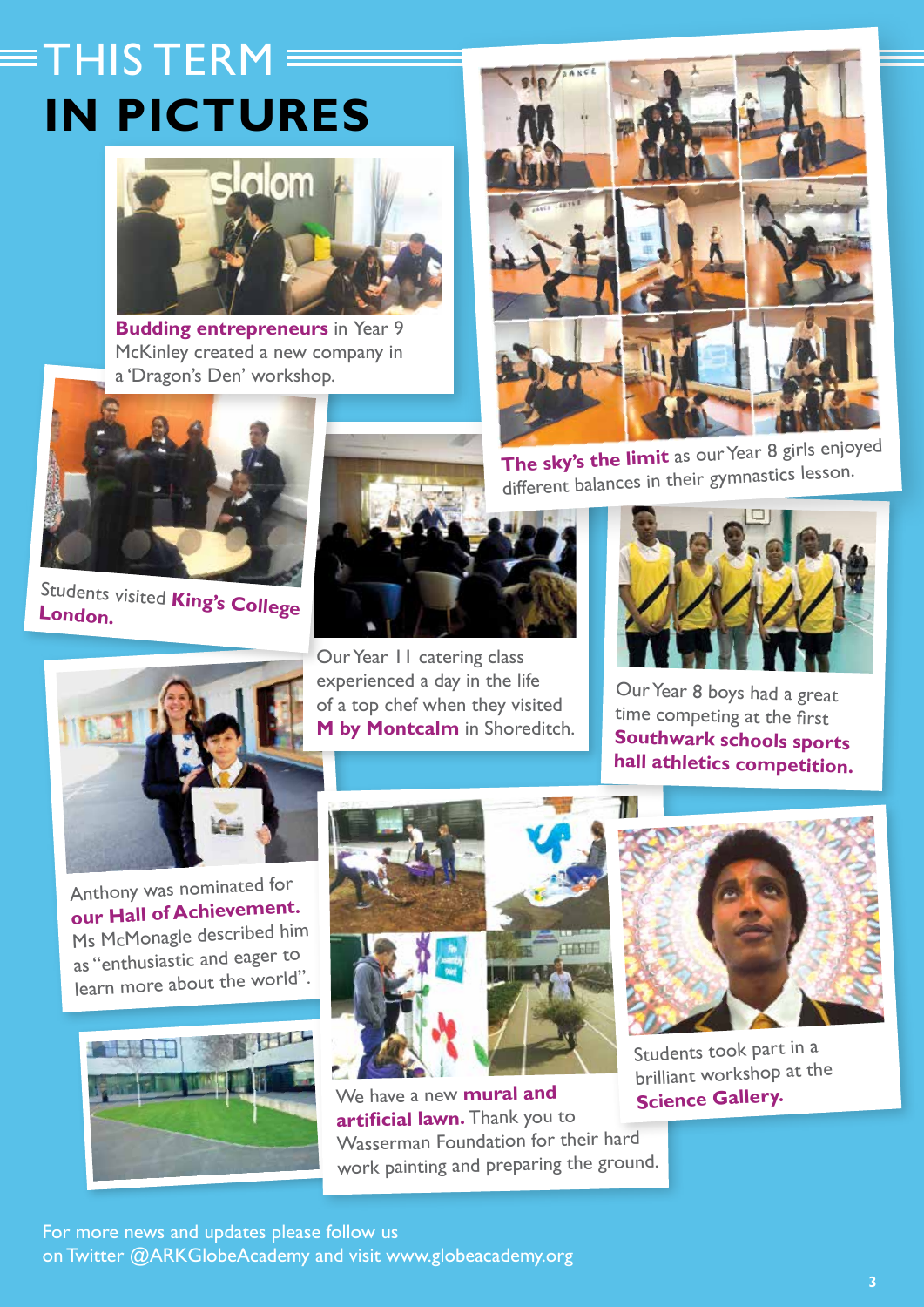# $\equiv$  PRIMARY FOOTBALL **GROWTH MINDSET LEADS TO GOALS**



This half term saw the start of the Lambeth and Southwark School Football League. The Primary team is very strong this year with players from Years 4, 5 and 6. So far they have played two matches.

The first game was the first competitive match together as a team and after a nervous start, the boys began to get used to the poor conditions and began playing some fantastic football. Unfortunately they lost 4–3 but even the opposition's coach agreed that Globe should have won.

The second match finally arrived and the players were greeted with warm sunshine. Straight from the off, the boys pressured the opposition into making mistakes and punished them straight away. As the game went on, Globe looked stronger and the team were playing with great confidence and togetherness. This resulted in us walking away with a well deserved 6–1 win.

Throughout this half term the players have shown great professionalism and a Growth Mindset to always keep improving and become the complete team.

A massive thank you to all of the parents and carers who come and support our school team in all conditions. Also huge thanks to Mr Martin who tirelessly gives up his Saturday mornings to ensure the players are ready!

### PRIMARY GO4IT

This term has seen the re-introduction of our Go4It initiative for pupils in Year 1–6. This encourages our pupils to try activities for the first time and learn new skills. It is held every Friday from 2–3:15pm and we welcome support from any parents.

This term activities range from Stomp to City Trekkers to Book Buddies and Public Speaking. The children have now just completed Week 4 and are loving their activities!

#### **Year 1 and 2:**

Animal Crafts, Golden Globes, Super Sewing, Dramatic Drama, Ancient Athletics, Loopy for Lego.

#### **Year 3 and 4**:

Creating Crafts, Perplexing Puzzles, Comicraze, Stomp, Movie Maker and Public Speaking.

#### **Year 5 and 6:**

Book Buddies, Dazzling Debators, Wicked Writers, Netbusters, Games Galore, City Trekkers.

In Wicked Writers, the pupils are busy writing their story mountains!

The Stomp Go4It group have been working hard on their musicianship. They have been creating their own instruments using recycled rubbish, creating their own rhythms and turning this into their own sheet music. They are loving the opportunity to be loud and creative!

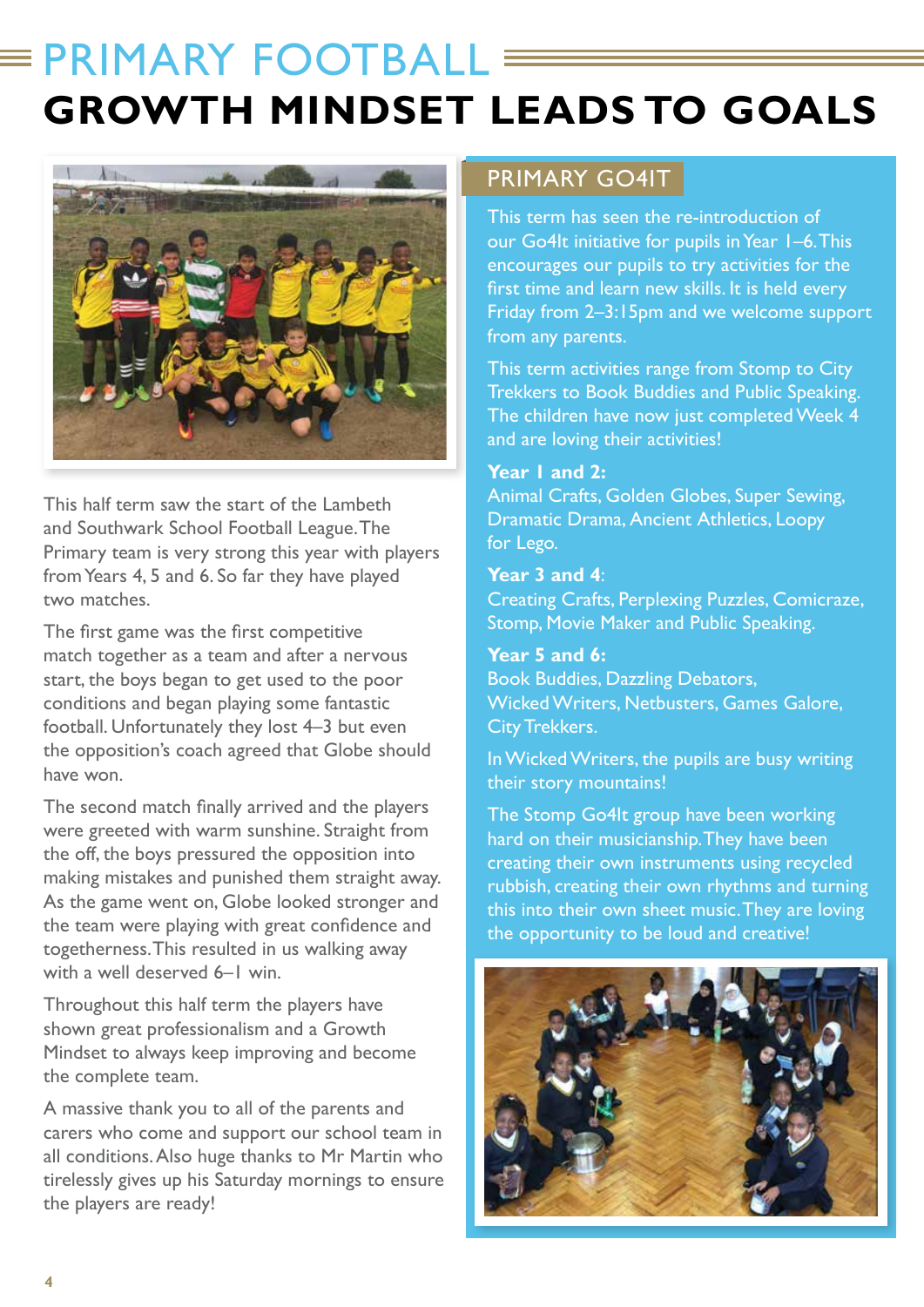# ADVENTURE OF A LIFETIME **IN CANADA**



Year 12 students, Charlie and Antonio were awarded the opportunity of a lifetime to travel to Canada in the summer term on an all-expensespaid bursary from the Stuart Horne Trust.

The bursary enables young people from the UK to participate in three-week-long adventure experiences in the Canadian wilderness with Outward Bound Canada.

Charlie and Antonio went through a rigorous application and interview process to secure their places. In the summer holiday they both set off on their adventures. Charlie travelled to the Bay of Fundy in Nova Scotia on the East coast of Canada. Antonio went to Comox Valley and Clayoquot Sound, Vancouver Island on the West coast of Canada.

Antonio hiked, surfed and camped during the trip and made new friends from different parts of England. He learnt valuable skills such as how to stay alive in the wilderness and make fires.

"The trip was great and amazing," said Antonio on his return. "I learnt new leadership skills that I can use in the Sixth Form and my new teamwork skills will help me to work more effectively."

### GLOBE APPEARS IN BBC TWO DOCUMENTARY



Globe featured in a BBC Two documentary that aired on Sunday 13 November examining the differences in life chances between black and white children in 21st century Britain.

As part of the documentary 'Will Britain Ever Have A Black Prime Minister?', our Principal, Matt Jones, was interviewed by actor, David Harewood, MBE. During the discussion Mr Jones talked about the importance of aspiration and having positive role models in our community that inspire our young people.

During his interview he explored the behaviours students require to secure a job in a top profession.

The documentary is still available on the BBC website and is definitely worth a watch.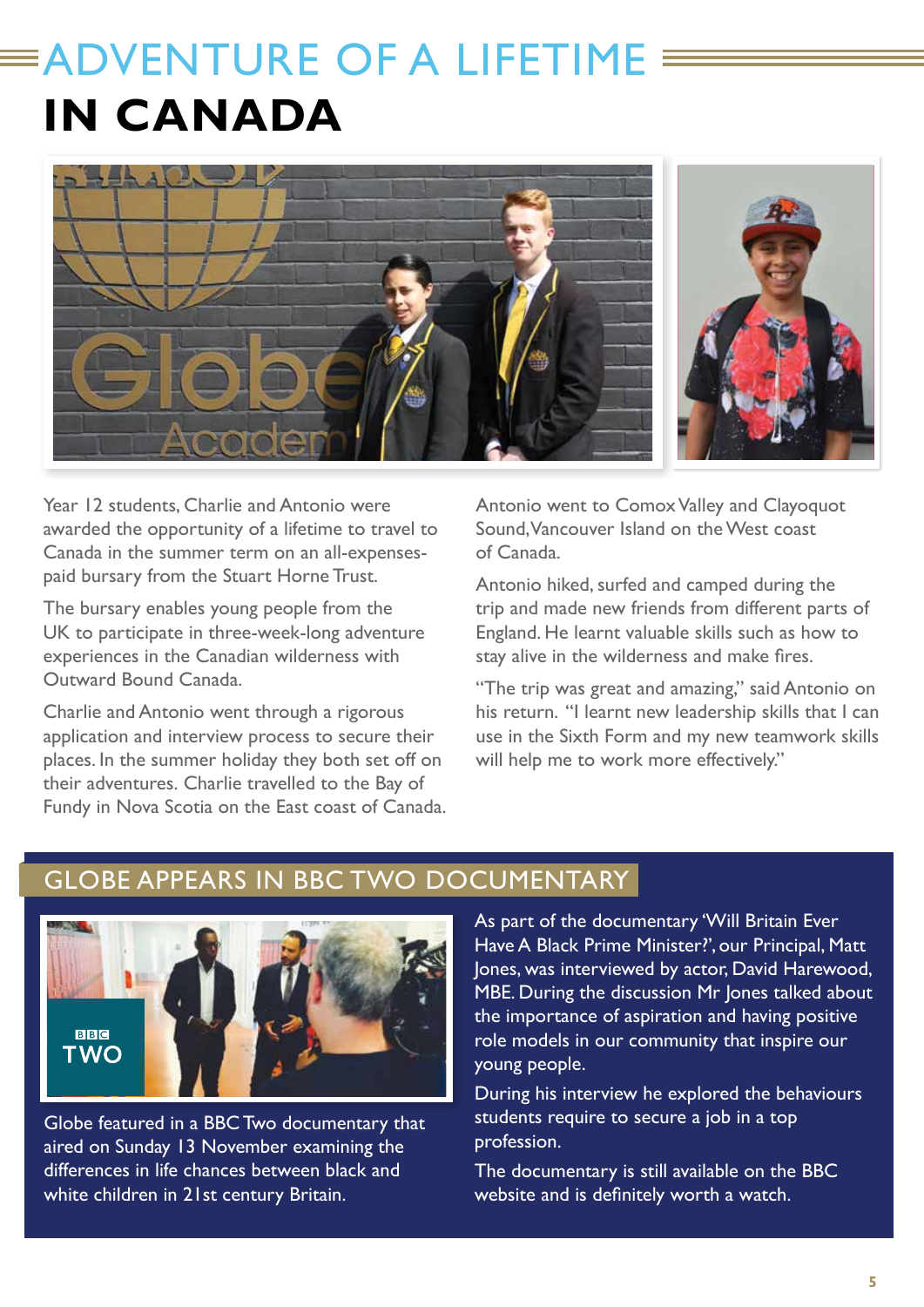# $\equiv$  SIXTH FORM  $\equiv$ **NETWORKING EVENT**





Networking is key for our students in order to support them with life at and after university.

On 24 November we hosted our annual networking event where we invited professionals to come and network with students and staff. We had almost 100 professionals sign up for the event and the Pentagon was full of lively professional conversations.

The professionals who attended were very impressed with our students, many of them commenting and tweeting on how professional, confident, articulate, interesting and friendly they all were.

All of our students have secured some fantastic contacts, some have gained some great work experiences (potentially a world affairs internship with the BBC!)

 $P_T = 0.5$  Ealls



Sheroy Zaq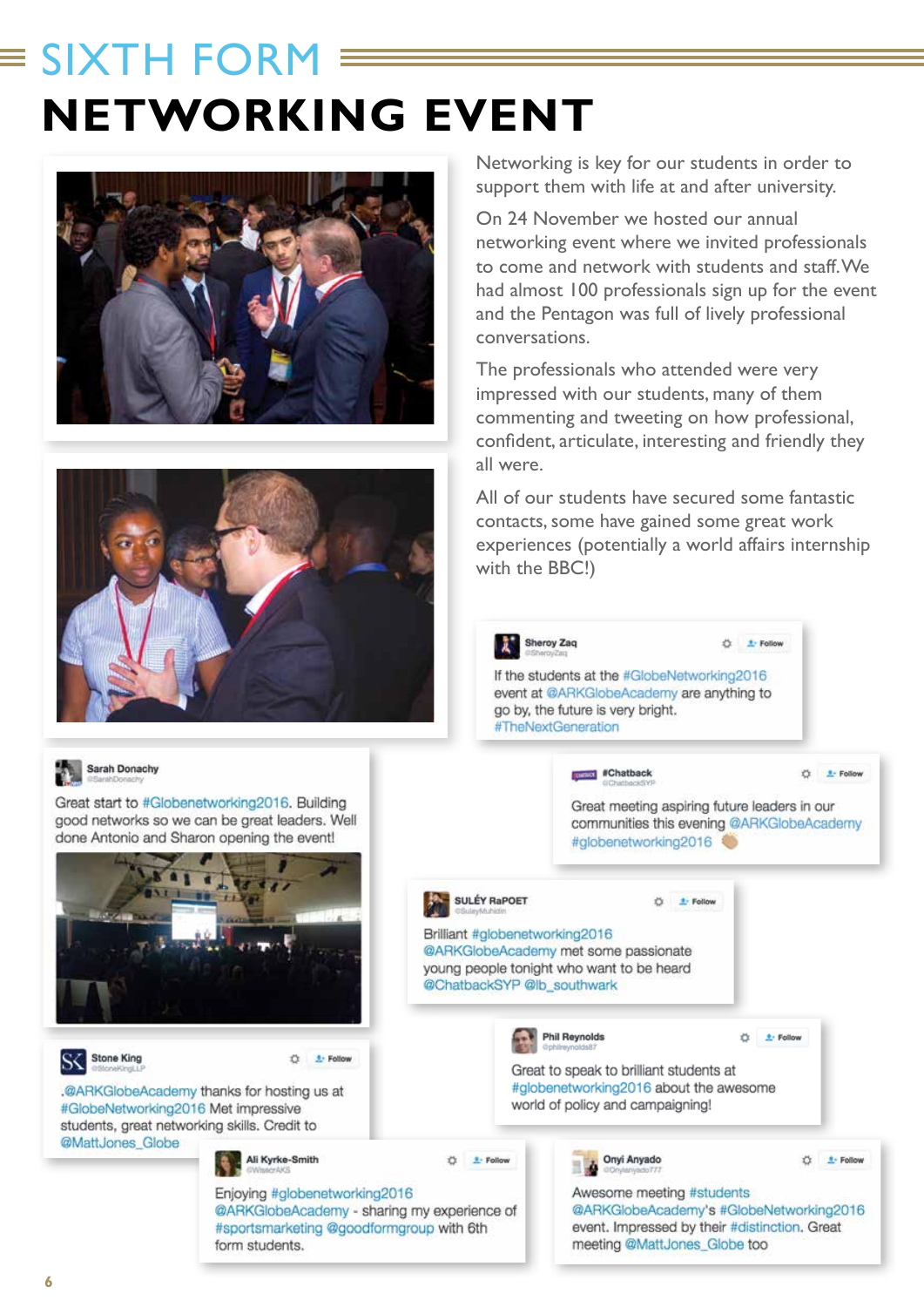# PRIMARY **JLT**



Meet our new Junior Leadership Team members! You can recognise them around school as they have now been presented with their very special gold JLT ties which they are all wearing with pride! Well done to all of those who were elected, we are sure you will do a fantastic job this year!

JLT members have been meeting every week and one of their first jobs was to elect a Chair, Vice Chair, Treasurer and a spokesperson for the group. Since then, the pupils have been making worry boxes for the classrooms and discussing future fundraising events such as the Winter Party, Children In Need and other exciting events throughout the year.

Please keep an eye out for further information from the JLT!

### SIXTH FORM NEWS

#### SIXTH FORM CAREERS TALK

As part of our enrichment activities for our Sixth Form, and to increase their knowledge of the large range of careers available after they leave school, we invite people from different careers to come and speak to them.

This term we were very lucky to have Sheroy Zaq, who works in Law in the Immigration and Asylum sector, come in and talk about his job, his day to day responsibilities, and how he got to his position. Students then had the opportunity to ask questions and uncover more about this career pathway.

#### YEAR 13 UNIVERSITY FAIR TRIP

Year 13 travelled to a University Fair at the Emirates Stadium in September in order to increase their knowledge of the various university degrees available to them.

This was a great opportunity for students to find out about the different courses at English universities and also speak to the universities' representatives to find out more.

A lot of courses and universities that students had never heard of before were discovered and lots of prospectuses were taken by the students to help with their planning and applications.

### DIGITAL LEADERSHIP WORKSHOP

Thirty of our Year 10 and 11 students had the exciting opportunity to work with senior media professionals from organisations including Adidas and Johnson & Johnson, as part of Google's Squared Guru digital leadership programme.

They worked together to complete a brief, looking at how to develop the student's careers knowledge. After a productive morning, Globe's Head Girl, Memunat collated lots of the ideas that were generated and will be using them to organise events soon!

Squared Guru

Jane from Impact International said: "It was a tremendous day for our participants. They were surprised by the capability and ambition of all of the students and how motivated they were to be involved in the project. The students took every opportunity available to speak to the Squared Guru group and learn from them about what to do to be successful in the workplace. They came up with some great ideas and we hope that they've been able to put some of those into place to redesign how careers workshops are happening in the school."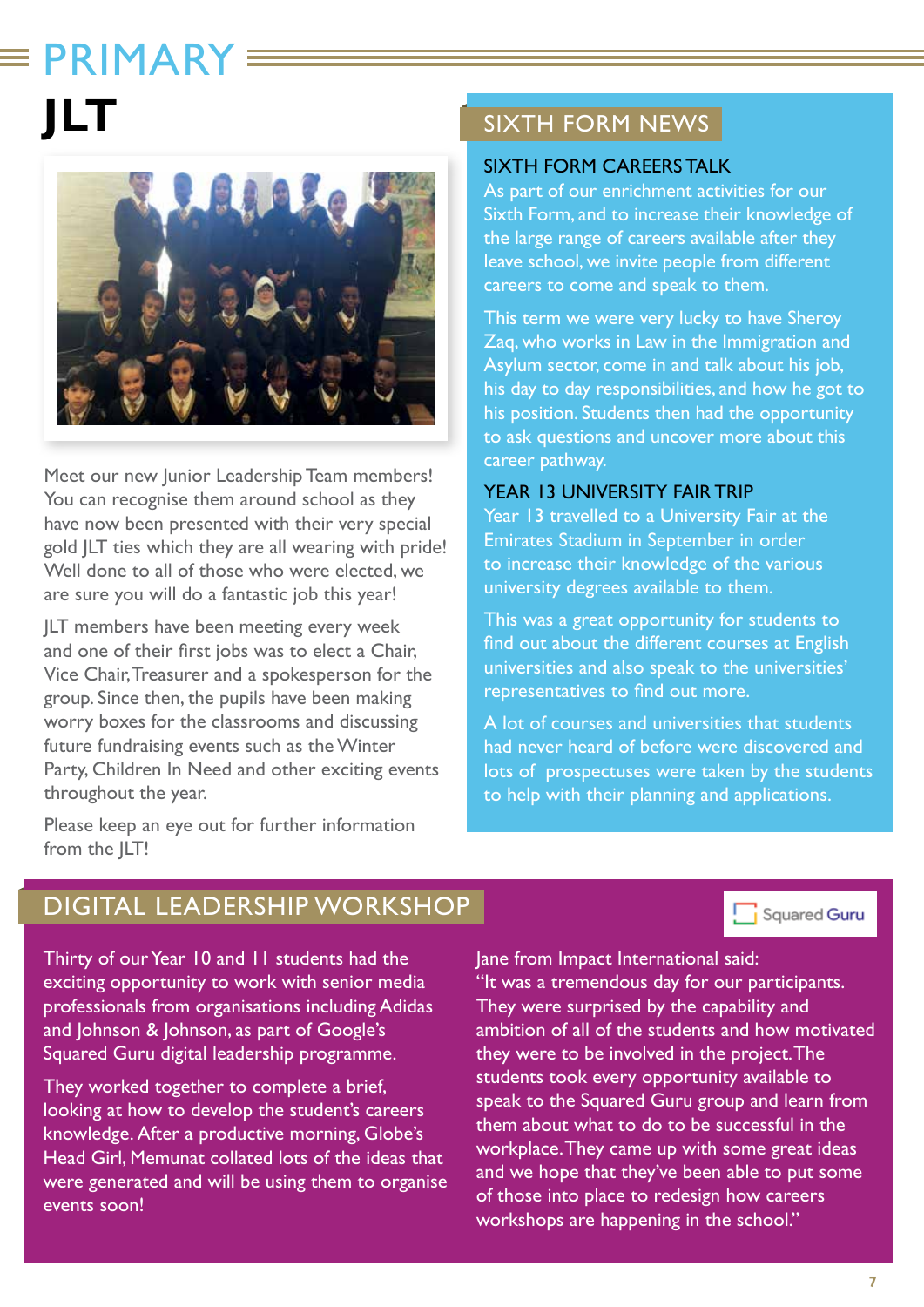# $\equiv$  FROM YEAR 1 **TO UNIVERSITY LIFE**



Earlier this year we celebrated our first ever cohort of Year 13s leaving the academy with a Graduation Ceremony before they left Globe and continued their Higher Education.

We are extremely proud that 95% of our Year 13 students went on to university or a higher level apprenticeship, with 65% going to their first or second choice university.

The students and their families were invited to this joyous event where they received certificates and a 'survival pack' to ease the transition to Higher Education with key essentials: a frying pan, cutlery, toilet paper, and noodles. Personalised t-shirts with the Globe logo were also presented to the students to remind them of their time here.

It was a really memorable send-off to this special Year 13 cohort!

### It had been great to hear from our students already about their new university lives. Luqman wrote to us to give some tips to our current Sixth Form students:

"Lectures can get some getting used to and definitely get a consistent schedule of deadlines and what assignments/work to prioritise.

Do join societies, literally one of the best ways to meet people who have similar interests. Don't be shy to say hi.

Learn to look after yourself, cook, clean, organise, cook, and clean. (Yes twice, because clean is good and no one is going to cook breakfast for you in the morning anymore). Eat cheap, don't buy meal deals or go out to eat. Buy cheap foods e.g. pasta, porridge oats, cereal, couscous etc. I can live off around £20 a week.

95% of our Year 13 students went on to university or a higher level apprenticeship, with 65% going to their first or second choice university.

Do not feel pressured to go out just because everyone else is. If you have work, do it. But also don't let the work overwhelm you, after a few hours of work, treat yourself to a night out or just relax.

The days go fast, depending on the course, there will always be something to do. If you don't you're doing something wrong.

£9,000 a year isn't spent just for learning... do something you've never done before.

And never be ashamed to be who you are that is probably the most important one. To find true friends, you need to show your true nature."

### Tobi who is studying biology at Nottingham wrote to us to say:

"Uni is kind of what you expect it to be. The first week or so is amazing but so bizarre because it's really weird learning to live alone and also with other people that you don't know.

It's really weird because the uni is pretty diverse but it still feels so different from London as it's obviously majority white. A friend of mine told me her professor said that 4.5% of students are black which was surprising to me as it seems really low.

One of the biggest surprises for me on a science degree are the practicals. I've already had 10 hours of practicals and even had my first marked test and practical.

A secret joy of mine is that I have befriended a group of girls who often cook for me and I can't even begin to explain how grateful I am for this.

Books are also really big and difficult to read but it's got to be done."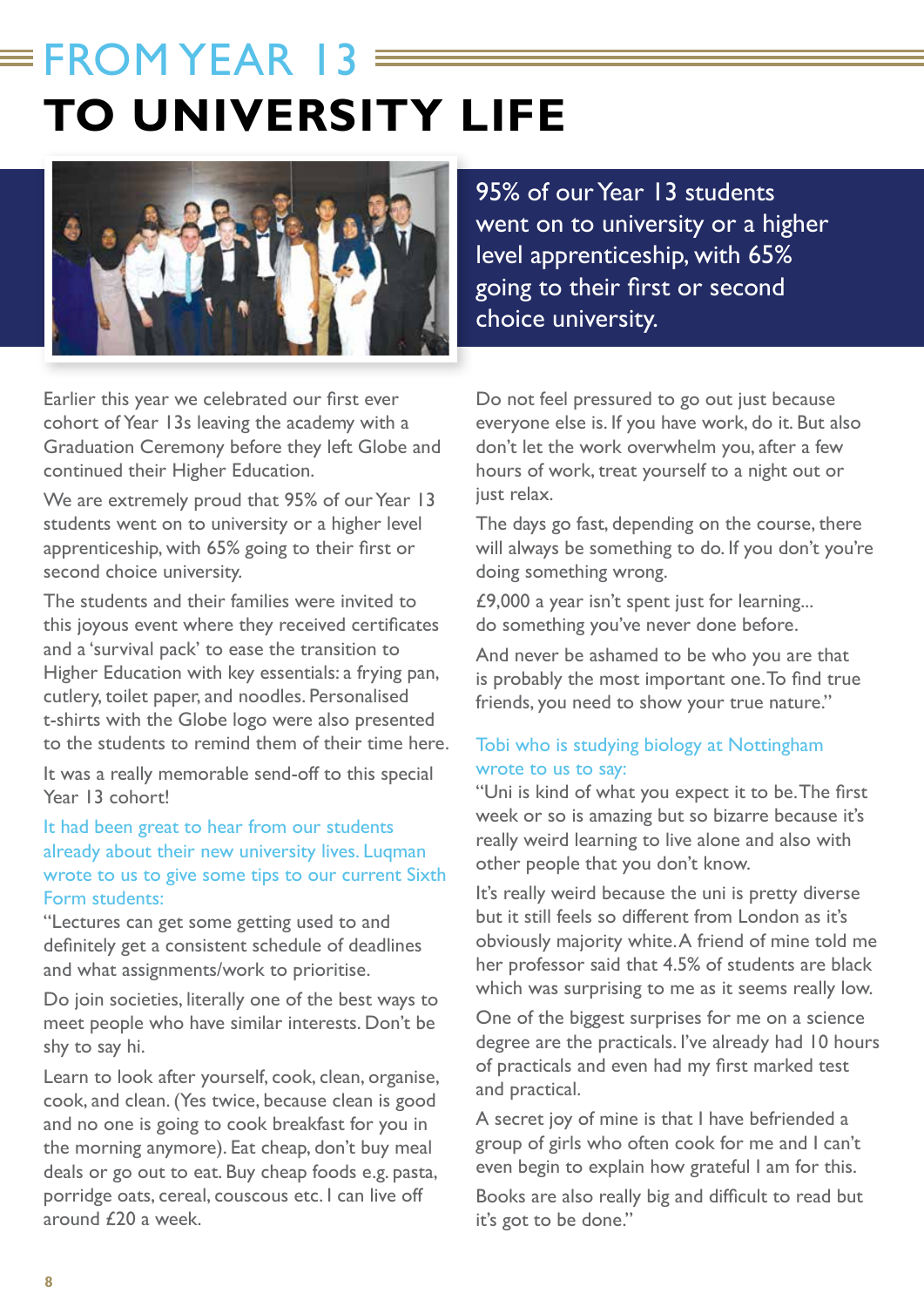# **BEST WISHES TO MR WILLBOURN = RETIRING AFTER 27 YEARS**



### Ms Malcolm Douglas says:

"I have worked with Martin for a number of years (too many for me to actually say). He has always been a fabulous colleague who has been supportive and caring. In recent times I remember him preparing a new Year 7 cohort for their residential trip to Grangewater.

After explaining in some detail about not bringing mobile phones, one boy asked "Sir...is it OK if we bring a tablet?" To which Martin replied..."all your medication must be clearly labelled and indicated on the forms filled in by your parents or guardians." I couldn't help but giggle when the boy looked confused and said to the person next to him "I don't use my ipad for medication."

Martin has worked very hard through a lot of change and at times turmoil. He has tackled this with professionalism and sensitivity and I know he will be dearly missed. I would like to wish him the best of luck and a happy retirement."

#### Mr Jones says:

"Many of you will know that Martin Willbourn is leaving us at Ark Globe Academy after 27 years of great service. It is with mixed emotions that he leaves us to enjoy his well-earned retirement and to spend more time with his family.

When I was appointed Principal at Ark Globe in 2012 Martin played a significant role in helping me gain an insight about our community. His experience and wisdom helped me as new Principal at a time when we were implanting a significant amount of change. Martin will be sadly missed by the our staff, children and wider community; many of whom he would have taught throughout his long length of service.

I'm sure I can speak for all of us in thanking Martin for such an outstanding level of commitment to our children and families at Ark Globe and our predecessor school Geoffrey Chaucer. We wish him a happy retirement and hope he spends much of his new found 'freedom' indulging in his favourite past-times of following Tottenham Hotspur football club and producing wonderful pieces of art.

On a personal level, I feel privileged to have worked alongside such a dedicated professional

who has had an immensely positive impact on so many young people's lives.

Best wishes and love from all of us here in the Ark Globe community."

#### Jose Lara, Former student now apprentice at Ark Globe says:

"Mr Willbourn interviewed me for my place at Ark Globe in 2013. He instantly made me feel welcome and want to be a part of the Globe family.

I will miss having Mr Willbourn there, he has always been someone you can talk to and trust, no matter what the situation. I will miss his wisdom and cheerful presence around the academy."



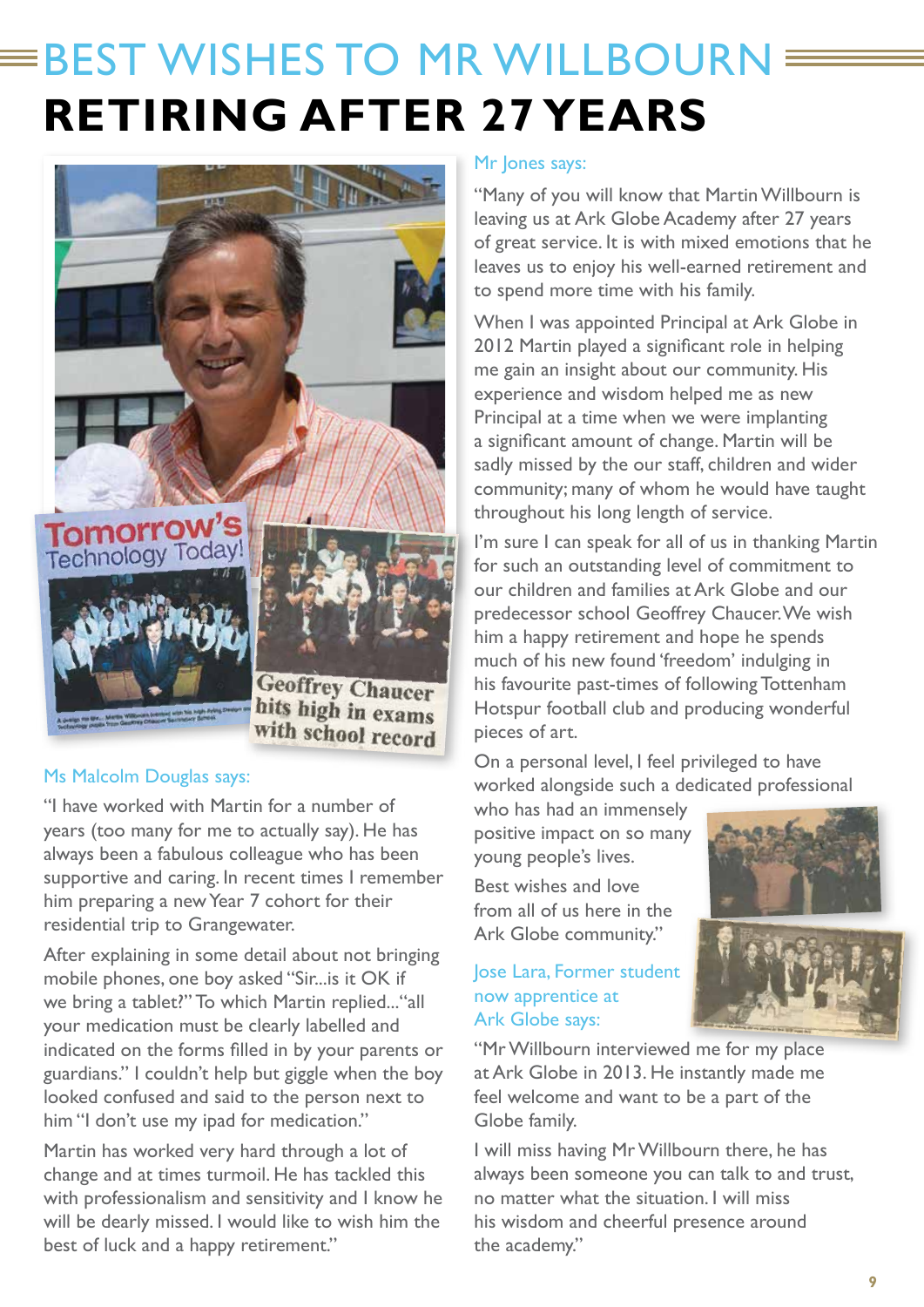# $\equiv$  STUDENT VOICE: **GLOBE POETS' TRIP TO WASHINGTON DC**



#### Joshua, Year 11, writes:

The journey ultimately began on Thursday 9 February 2016, the day of the school Poetry Slam. In total, 16 poets competed and only seven people could win a place on the team to represent Globe Poets (our poetry collective at Globe) at Brave New Voices (BNV) (a world renowned international youth poetry slam in Washington DC) in 5 months' time. Luckily, I was one of the seven selected and I'm going to take you on a first-hand experience of what the journey was like.

In the build up to the trip, the rehearsal schedule was hectic, rapidly increasing in intensity as we got closer to the date. It felt like the trip was a long way away but before we knew it, it was the day before the trip and the nerves were high.

We arrived in Washington DC about six hours later, both jet-lagged and drained so we checked in at our hotel and took some well-earned rest.

The BNV festival started the following day meaning our rest was short-lived.

You'd be glad to know that, despite our hectic schedule of back to back rehearsals and performances, we did manage to get a lot of sightseeing done, visiting famous places like The White House, Lincoln Memorial, National Mall and the Martin Luther King Jr Memorial to name a few.

We also took part in a community day which was aimed at bringing people together. Things such as traditional fabrics and food were on sale. The local police department were also at the event offering face paints for kids and any other advice people may have needed.

Zareen, Naomi and Sharon were the first to represent the collective in the competition with their group piece 'Just Relax It' — a poem about the relatable pressures Afro-Caribbean females often face regarding natural hair — resonating with the audience, amassing huge applaud.

A few days later, Tasnima, Halil, Zareen and I performed another group piece called 'We Remember Him', a poem close to our hearts for many reasons. The poem was about the death of a well-known 16-year old boy, Mohammed Dura Ray who was once part of our school community. It was also about the need to discuss ways in which the growing problem of youth violence could be reduced and even soon stopped.

I must say Miss Rigby alongside Mr Koromoa did a great job in taking care of a youthful bunch of seven teens on our transatlantic trip. Arguably most importantly making sure that none of our stomachs were ever left feeling abandoned.

Agreeably, our most memorable meal, and last before we returned, would probably have been at the community-inspired restaurant 'Busboys and Poets' which is described as "...a place to take a deliberate pause and feed your mind, body and soul...a space for art, culture and politics to intentionally collide". Surely a place you'd agree would be a suitable place for a contemporary spoken word collective such as 'Globe Poets'. The restaurant included a small book store filled with many broadening and beneficial books as well as many moving bits of memorabilia.

Although we reached the quarter finals we failed to reach the semis, but we realised that it wasn't the competitive element that was most important but rather about working together as a team, an invaluable life experience we all gained.

As a group, we'd like to thank Miss Rigby, our spoken word teacher for dedicating her efforts and time into developing us into young poets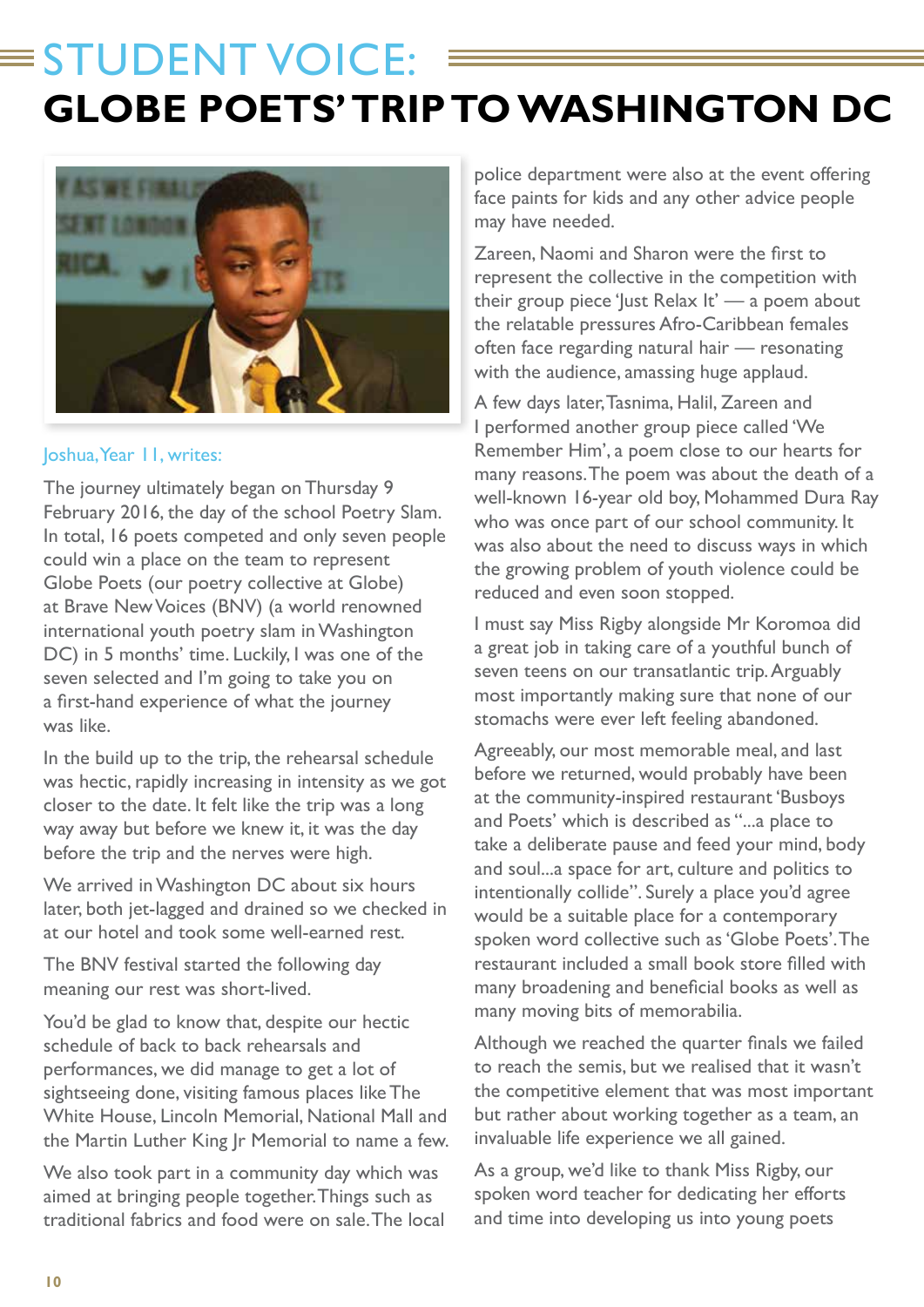



and Mr Koromoa for his help and guidance and also for never failing to keep the whole team entertained during our trip. We'd also like to massively thank Aneesha, a member of our collective who volunteered to give up her place to perform in order to help strengthen the performances of her fellow poets. Finally I'd like to thank Mr Jones and the school in general for making this trip possible.

## SCHOOL LUNCH PRICE INCREASE

There will be a price increase for our school lunch with effect from Thursday 5 January 2017.

The new price for a school lunch will be £2.20. If your child pays for their school lunch, please ensure that they have sufficient money on their ParentPay account or you will be required to provide them with a packed lunch.

### PREFECT INTERVIEWS

We had over sixty Year 10 Prefect applications this year. The best forty were invited to attend an interview on the 10 November. The Ark Globe Academy's Senior Leadership Team were joined by professionals from Lendlease, Lloyds Bank and other organisations to provide them with a challenging experience and help identify the best candidates from a strong pool.

After some initial nerves, the candidates performed very well and made it incredibly difficult to choose 30 students to take to the next stage at Outdoors in the City assessment day. Good luck to all the students and thank you to all who applied.

### DEADLY DISTRACTIONS

To raise student awareness about road safety, theatre company Riot Act returned to the academy in September. For the past two years Riot Act have put on a fantastic performance for our Year 7 students, turning an important message into an interactive and entertaining piece of theatre that challenges students to consider their choices and vulnerability whilst crossing the roads in London. The students also looked at how peer pressure and peer influences can alter their judgement, allowing Year 7's to reflect on their self-control and ultimately, their safety.

### THE GREAT DEBATE

The academy held its first 'Great Debate' this term, where students argued on behalf of the US presidential candidates.

Both teams presented well-researched speeches and tackled challenging questions from the audience of both staff and pupils.

Despite the clear favouritism of the audience towards Team Clinton from the outset, Team Trump rose to the occasion, delivering brutal condemnations of Clinton's honesty and record. Monel's speech was particularly impressive, as he held his own, even as the audience booed his impassioned defence of Trump.

Nevertheless, Team Clinton hit back at Trump's attitude towards women, Mexicans, Muslims and various minority groups, striking hard-hitting blows and winning even greater support from the majority of the audience.

In the end, it appeared that, although Team Trump did a fantastic job, Team Clinton remained the audience favourite. This was mirrored in our own mock election, with Clinton securing 74% of the school vote — a very different picture from the outcome of the US election.